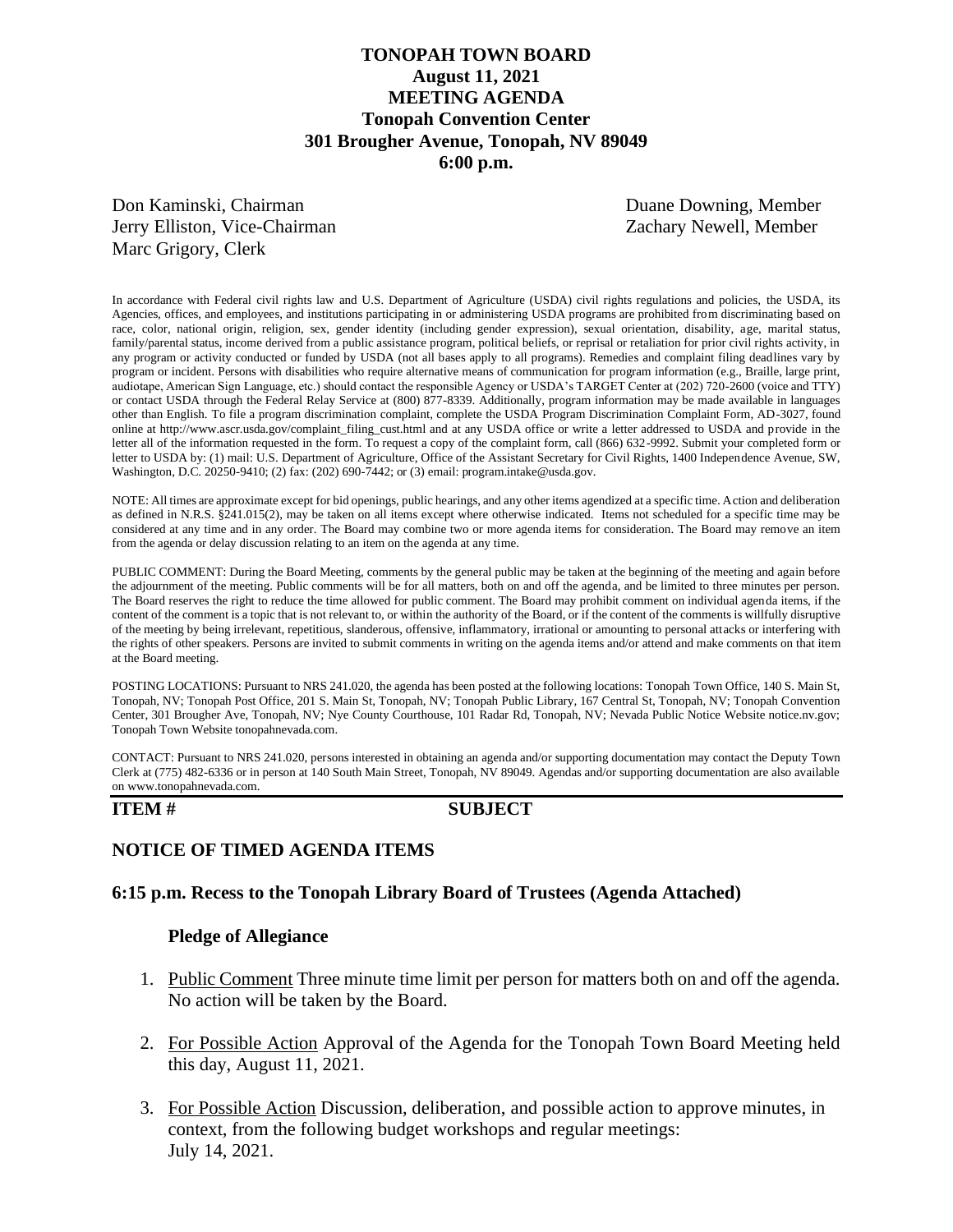- 4. Town Board Member's, Department Manager's, Nye County Commissioner's and Tonopah Main Street Comments This item is limited to announcements and/or topics/issues proposed for future meetings / workshops.
- 5. For Presentation Only Update on Blackrock's drill activities in Nye and Esmeralda counties. (Petitioner: William C. Howald)
- 6. For Possible Action Discussion, deliberation, and possible action to amend the Convention Center rates to include a rental fee for the chair covers. THIS ITEM WAS ORIGINALLY APPROVED AT THE MEETING HELD ON JUNE 9, 2021. DUE TO POWER OUTAGE AND LOSS OF MEETING AUDIO THE ACTION ON THIS ITEM NEEDS TO BE REAFFIRMED.

(Petitioner: Tourism & Events Coordinator Kat Galli)

- 7. For Possible Action Discussion, deliberation, and possible decision to approve a fee agreement with Porter Simon (Steve Gross) to provide legal services in connection with review of a draft service agreement. THIS ITEM WAS ORIGINALLY APPROVED AT THE MEETING HELD ON JUNE 9, 2021. DUE TO POWER OUTAGE AND LOSS OF MEETING AUDIO THE ACTION ON THIS ITEM NEEDS TO BE REAFFIRMED. (Petitioner: Administrative Manager Chris Mulkerns as of original agenda item on June 9, 2021)
- 8. For Possible Action Discussion, deliberation, and possible decision to approve a form of use agreement and associated fees to be utilized in connection with the Tonopah Historic Mining Park property as a wedding venue. THIS ITEM WAS ORIGINALLY APPROVED AT THE MEETING HELD ON JUNE 9, 2021. DUE TO POWER OUTAGE AND LOSS OF MEETING AUDIO THE ACTION ON THIS ITEM NEEDS TO BE REAFFIRMED. (Petitioner: Administrative Manager Chris Mulkerns as of original agenda item on June 9, 2021)
- 9. For Possible Action Discussion, deliberation, and possible decision to authorize staff to submit to the Nye County Public Works Director, five location s for proposed LED street lighting with the Town of Tonopah on Nye County streets, as part of a grant received by the County. THIS ITEM WAS ORIGINALLY APPROVED AT THE MEETING HELD ON JUNE 9, 2021. DUE TO POWER OUTAGE AND LOSS OF MEETING AUDIO THE ACTION ON THIS ITEM NEEDS TO BE REAFFIRMED. (Petitioner: Administrative Manager Chris Mulkerns as of original agenda item on June 9, 2021)
- 10. For Possible Action Discussion, deliberation, and possible action to choose option and approve parking lot designs for the Convention Center West and Convention Center Southeast parking lots associated with the CDBG Union Plaza and Convention Center parking Lots Project. THIS ITEM WAS ORIGINALLY APPROVED AT THE MEETING HELD ON JUNE 9, 2021. DUE TO POWER OUTAGE AND LOSS OF MEETING AUDIO THE ACTION ON THIS ITEM NEEDS TO BE REAFFIRMED. (Petitioner: Administrative Manager Chris Mulkerns as of original agenda item on June 9, 2021)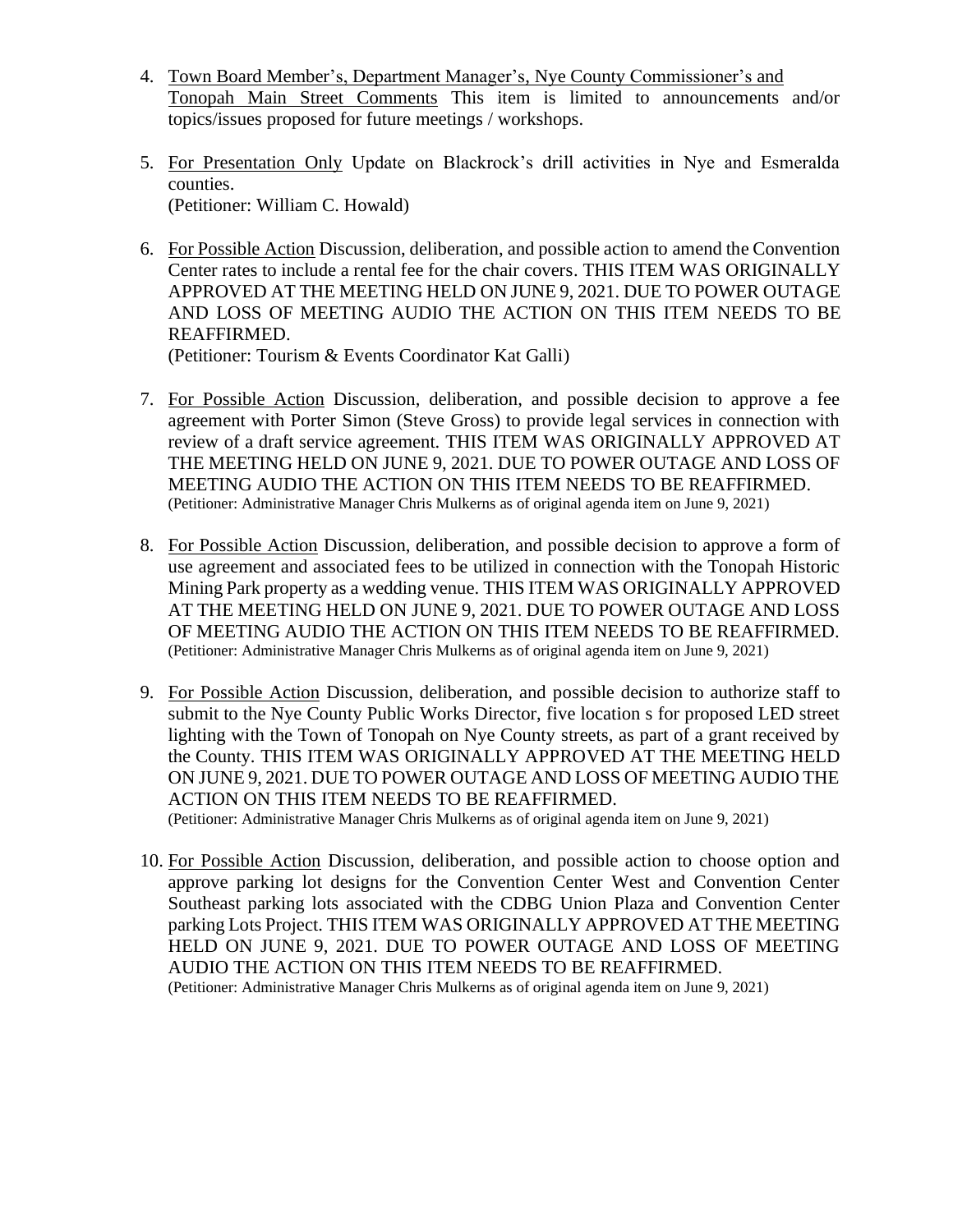- 11. For Possible Action Discussion, deliberation, and possible decision to approve a request for \$5,000 funding from Murals and Monuments Special Revenue Fund. (Petitioner: Joni Eastley; representing the Tonopah Elks Lodge #1062)
- 12. For Possible Action Discussion, deliberation, and possible action to approve organizational chart relating to the Town of Tonopah. (Petitioner: Utility Manager Joe Westerlund)
- 13. For Possible Action Discussion, deliberation, and possible action to approve amendments to all Town of Tonopah and Tonopah Public Utilities Job Descriptions. (Petitioner: Utility Manager Joe Westerlund)
- 14. For Possible Action Discussion, deliberation, and possible action to approve promotion of Joe Westerlund to Town Manager, with an effective date to be determined upon execution of an employment contract. (Petitioner: Administrative Supervisor Rebecca Braska)
- 15. For Possible Action Discussion, deliberation, and possible action to approve the form and content of employment agreement between the Town of Tonopah and Town Manager, specifying a monthly salary amount and an effective date. (Petitioner: Administrative Supervisor Rebecca Braska)
- 16. For Possible Action Discussion, deliberation, and possible decision to approve the Budget Transfers as prepared for each department relating to the FY 20/21 Budget Year. (Petitioner: Administrative Supervisor Rebecca Braska)
- 17. For Possible Action Discussion, deliberation, and possible action to write off delinquent, closed accounts of deceased account holders and remove from Tonopah Public Utilities accounts receivable in the amount of \$611.41. (Petitioner: Administrative Supervisor Rebecca Braska)
- 18. For Possible Action Discussion, deliberation, and possible action on Department Budget Reports.
- 19. For Possible Action Discussion, deliberation, and possible action on Department Staff Reports:
	- a) Town Administration
	- b) Town Maintenance
	- c) Fire Department
	- d) Pool
	- e) Parks
	- f) Fairgrounds
	- g) Joe Friel Sports Complex
	- h) Tonopah Historic Mining Park
	- i) Convention Center
	- j) Tourism/Events, Room Tax
	- k) Capital Projects
	- l) Tonopah Public Utilities Water Fund: Administration, Operations, Distribution, Transmissions, Wells
	- m) Tonopah Public Utilities Sewer Fund: Administration, Operations, Treatment Plant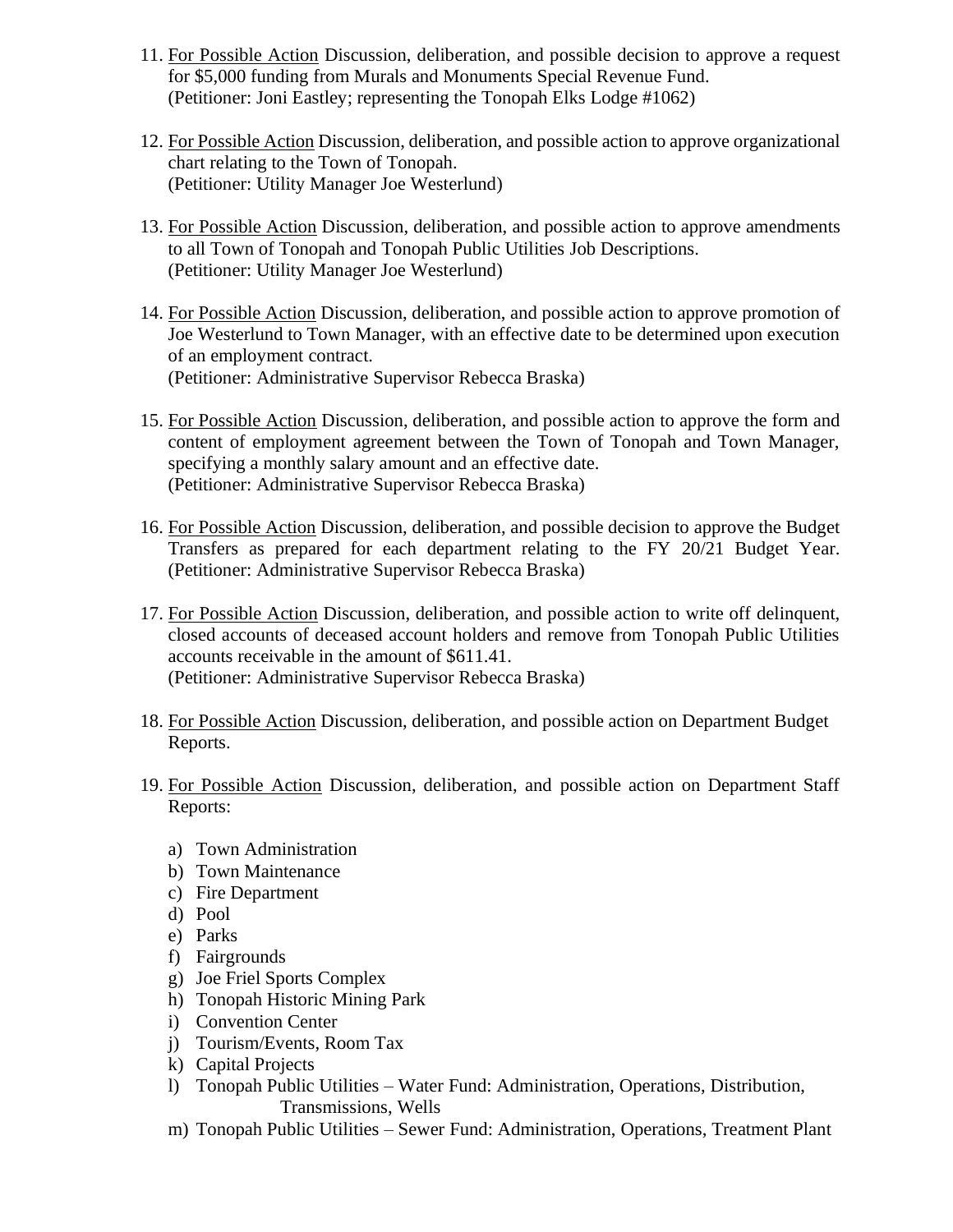- 20. Correspondence Review and discussion; no action will be taken.
- 21. For Possible Action Approval of vouchers for payment.
- 22. Public Comment Three minute time limit per person for matters both on and off the agenda. No action will be taken by the Board.
- 23. For Possible Action Adjourn.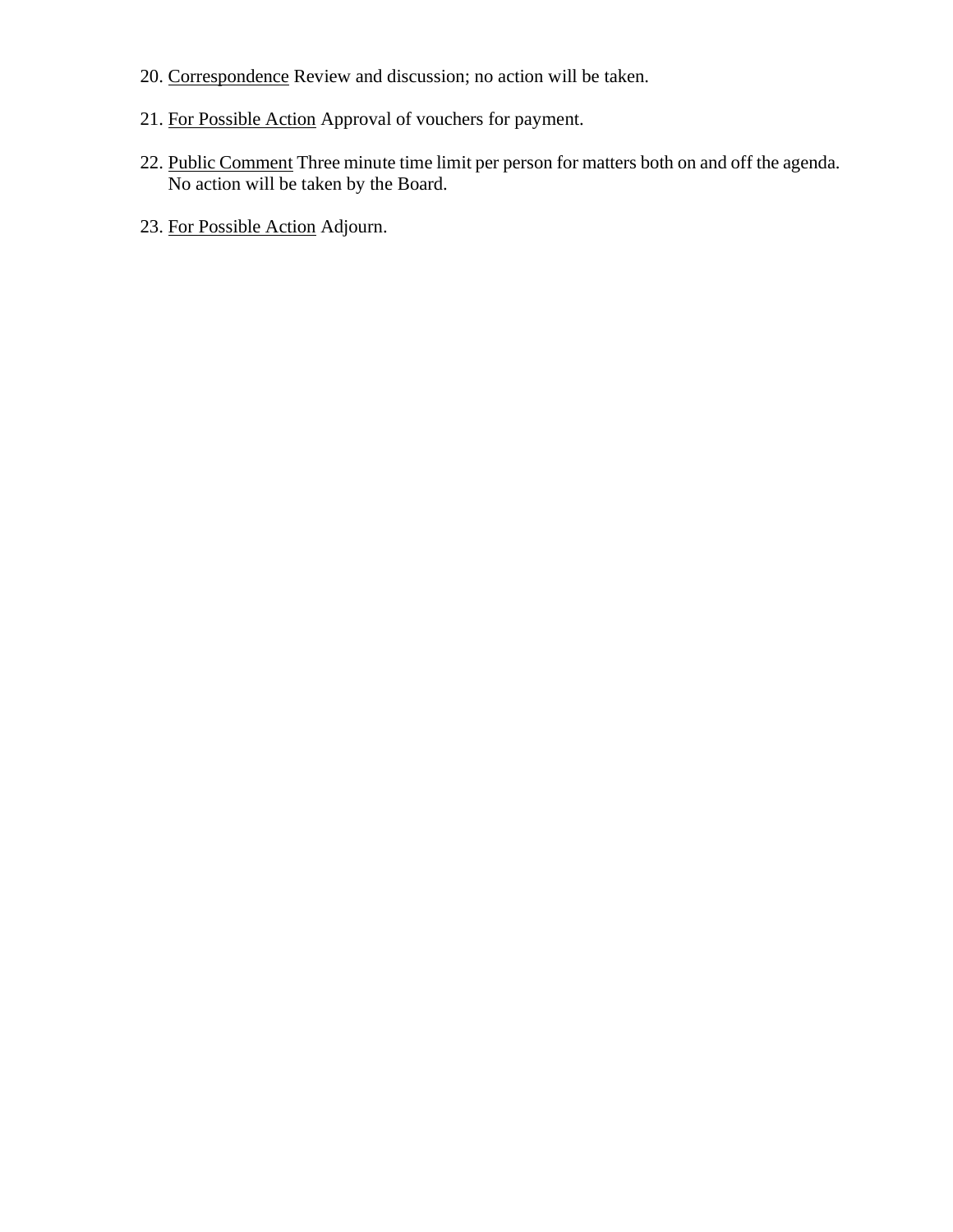# **TONOPAH LIBRARY DISTRICT BOARD OF TRUSTEES August 11, 2021 MEETING AGENDA Tonopah Convention Center 301 Brougher Avenue, Tonopah, NV 89049 6:15 p.m.**

Duane Downing, Chairman Jerry Elliston, Trustee Don Kaminski, Vice-Chairman Zachary Newell, Trustee Marc Grigory, Clerk

In accordance with Federal civil rights law and U.S. Department of Agriculture (USDA) civil rights regulations and policies, the USDA, its Agencies, offices, and employees, and institutions participating in or administering USDA programs are prohibited from discriminating based on race, color, national origin, religion, sex, gender identity (including gender expression), sexual orientation, disability, age, marital status, family/parental status, income derived from a public assistance program, political beliefs, or reprisal or retaliation for prior civil rights activity, in any program or activity conducted or funded by USDA (not all bases apply to all programs). Remedies and complaint filing deadlines vary by program or incident. Persons with disabilities who require alternative means of communication for program information (e.g., Braille, large print, audiotape, American Sign Language, etc.) should contact the responsible Agency or USDA's TARGET Center at (202) 720-2600 (voice and TTY) or contact USDA through the Federal Relay Service at (800) 877-8339. Additionally, program information may be made available in languages other than English. To file a program discrimination complaint, complete the USDA Program Discrimination Complaint Form, AD-3027, found online at http://www.ascr.usda.gov/complaint\_filing\_cust.html and at any USDA office or write a letter addressed to USDA and provide in the letter all of the information requested in the form. To request a copy of the complaint form, call (866) 632-9992. Submit your completed form or letter to USDA by: (1) mail: U.S. Department of Agriculture, Office of the Assistant Secretary for Civil Rights, 1400 Independence Avenue, SW, Washington, D.C. 20250-9410; (2) fax: (202) 690-7442; or (3) email: program.intake@usda.gov.

NOTE: All times are approximate except for bid openings, public hearings, and any other items agendized at a specific time. Action and deliberation as defined in N.R.S. §241.015(2), may be taken on all items except where otherwise indicated. Items not scheduled for a specific time may be considered at any time and in any order. The Board may combine two or more agenda items for consideration. The Board may remove an item from the agenda or delay discussion relating to an item on the agenda at any time.

PUBLIC COMMENT: During the Board Meeting, comments by the general public may be taken at the beginning of the meeting and again before the adjournment of the meeting. Public comments will be for all matters, both on and off the agenda, and be limited to three minutes per person. The Board reserves the right to reduce the time allowed for public comment. The Board may prohibit comment on individual agenda items, if the content of the comment is a topic that is not relevant to, or within the authority of the Board, or if the content of the comments is willfully disruptive of the meeting by being irrelevant, repetitious, slanderous, offensive, inflammatory, irrational or amounting to personal attacks or interfering with the rights of other speakers. Persons are invited to submit comments in writing on the agenda items and/or attend and make comments on that item at the Board meeting.

POSTING LOCATIONS: Pursuant to NRS 241.020, the agenda has been posted at the following locations: Tonopah Town Office, 140 S. Main St, Tonopah, NV; Tonopah Post Office, 201 S. Main St, Tonopah, NV; Tonopah Public Library, 167 Central St, Tonopah, NV; Tonopah Convention Center, 301 Brougher Ave, Tonopah, NV; Nye County Courthouse, 101 Radar Rd, Tonopah, NV; Nevada Public Notice Website notice.nv.gov; Tonopah Town Website tonopahnevada.com.

CONTACT: Pursuant to NRS 241.020, persons interested in obtaining an agenda and/or supporting documentation may contact the Deputy Town Clerk at (775) 482-6336 or in person at 140 South Main Street, Tonopah, NV 89049. Agendas and/or supporting documentation are also available on www.tonopahnevada.com.

**ITEM # SUBJECT**

- 1. Public Comment Three minute time limit per person for matters both on and off the agenda. No action will be taken by the Board.
- 2. For Possible Action Approval of the Agenda for the Tonopah Library District Board of Trustees Meeting held this day, August 11, 2021.
- 3. For Possible Action Discussion, deliberation, and possible action to approve minutes, in context, from the following budget workshops and regular meetings: July 14, 2021